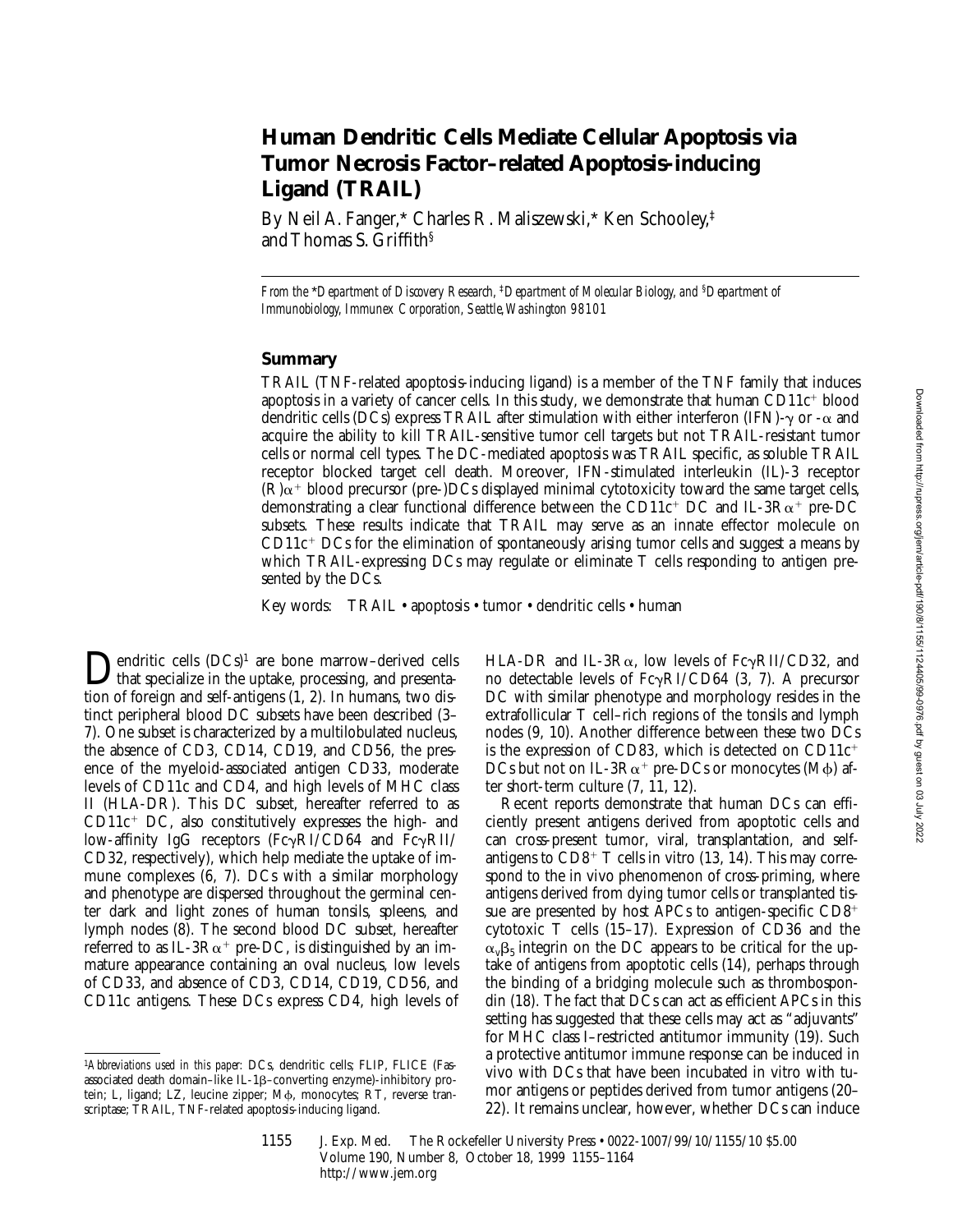cellular apoptosis and selectively process and present antigens from apoptotic bodies in vivo. One possible scenario would involve DCs directly inducing apoptotic cell death of tumor cells or cells within transplanted tissue followed by the uptake of cellular fragments, antigen processing, and eventual cross-priming of naive  $CD8^+$  T cells.

Among the molecules known to induce the apoptotic cell death of tumor cells, TRAIL (TNF-related apoptosisinducing ligand) has received great attention (23). Recombinant, soluble forms of TRAIL are potent mediators of tumor cell apoptosis, while demonstrating little or no cytotoxicity toward normal cells and tissues in vitro and in vivo (24–27). As with the other death-inducing members of the TNF family (i.e., FasL [ligand] and TNF), cells undergoing TRAIL-induced death exhibit many of the hallmarks of apoptosis, including zeiosis and apoptotic body release, chromatin condensation and DNA fragmentation, expression of prophagocytic signals (i.e., phosphatidylserine) on the cell membrane, and cleavage of multiple intracellular proteins by caspases (23, 24, 28, 29). Soluble TRAIL is tumoricidal for approximately two-thirds of the more than 30 hematopoietic and nonhematopoietic tumor cell lines tested in vitro, suggesting that TRAIL could be a broadspectrum antitumor molecule in vivo (23, 24, 30, 31). Although a normal biological function for TRAIL remains to be determined, it has been suggested that TRAIL may be important in the activation-induced cell death (AICD) of T cells during HIV infection (32, 33). Peripheral blood human T cells express TRAIL after CD3 cross-linking combined with type I IFN stimulation, perhaps also contributing to the AICD of T cells in the natural setting (34). In addition, human M $\phi$  express TRAIL after IFN stimulation, transforming them into potent killers of tumor cells (27).

The aim of these studies was to determine if human DCs are able to induce apoptosis via TRAIL. We demonstrate that human CD11c<sup>+</sup> DCs, but not IL-3R $\alpha$ <sup>+</sup> pre-DCs, express TRAIL after stimulation with IFN and are able to induce cellular apoptosis in TRAIL-sensitive cells.

#### **Materials and Methods**

*Reagents and mAbs.* Reagents and sources were as follows: GM-CSF and leucine zipper (LZ)-CD40L (100 ng/ml; Immunex Corp.); IFN- $\alpha$  and - $\gamma$  (100 ng/ml; Genzyme Corp.); LPS (5 ng/ml; Difco Labs., Inc.); MOPC-21, nonspecific IgG1 isotype control; M181, IgG1 anti-TRAIL (Immunex Corp.); 7G3, IgG2a anti–IL-3Ra–biotin; G155-178, IgG2a–biotin isotype control (PharMingen); 3.9, IgG1 anti-CD11c–PE; TUK4, IgG2a anti-CD14–FITC; 4D3, IgG2b anti-CD33–FITC; TU39, IgG2b anti–HLA-DR–FITC; IgG1–PE isotype control; IgG2a–FITC isotype control; IgG2b–FITC isotype control; and IgG2b–biotin isotype control (Caltag Labs., Inc.). HB-15a, IgG2b anti-CD83 (a gift of Dr. Thomas F. Tedder, Duke University Medical Center, Durham, NC). The soluble fusion proteins TRAILR2–Fc, Fas– Fc, and TNFR–Fc were produced at Immunex Corp. The LZhuTRAIL expression plasmid and the production and purification of LZ-huTRAIL (TRAIL) have been previously described (26).

*Cell Lines.* The ovarian carcinoma cell line OVCAR3 was obtained from Dr. Richard F. Camalier (Developmental Therapeutics Program, Division of Cancer Treatment and Diagnosis, National Cancer Institute, Bethesda, MD). The human prostate carcinoma cell line PC-3 was obtained from Dr. Michael Cohen (University of Iowa, Iowa City, IA). The human melanoma cell lines WM 793 and 164 were obtained from Dr. M. Herlyn (Wistar Institute, Philadelphia, PA). The Jurkat cell line was purchased from American Type Culture Collection. All tumor cell lines were cultured as directed. Normal lung fibroblasts, lung microvascular endothelial cells, and skeletal muscle cells were purchased from Clonetics Corp. and cultured as directed.

*Isolation of Human DCs and Monocytes.* Peripheral blood DCs were enriched using countercurrent elutriation. Cells from leukopheresis packs obtained from healthy volunteers were loaded onto a JE-5 elutriator (Beckman Instruments, Inc.), and 50-ml fractions were collected while increasing the flow rate from 65 to 85 ml/min at 2,000 rpm. Fractions containing the highest blood DC percentages were further enriched using magnetic bead selection. The DC-positive fractions were pooled and incubated with anti-CD3 (OKT3), anti-CD14 (MY23), anti-CD16 (3G8), anti-CD19 (B43), and anti-CD56 (B159) mAbs for 10 min at  $20^{\circ}$ C. Cells binding these mAbs were then removed using Dynal goat anti–mouse Ig–coated magnetic beads. Remaining cells were recovered and incubated with anti-CD7 (T3-3AI), anti-CD8 (OKT8), anti-CD11b (OKM1), anti-CD34 (MY10), and antiglycophorin A (10F7MN). Cells binding these mAbs were removed using the goat anti–mouse Ig–coated magnetic beads. To separate CD11c<sup>+</sup> DCs from IL-3R $\alpha$ <sup>+</sup> DCs, the remaining cells were stained with a PE-labeled anti-CD11c and biotinlabeled anti-IL-3R $\alpha$ , followed by APC-labeled streptavidin, and sorted on a FACStar<sup>PLUS™</sup> (Becton Dickinson) into CD11c<sup>+</sup> and IL-3 $R\alpha$ <sup>+</sup> populations. Peripheral blood M $\phi$  were enriched in elutriated fractions generated from a flow rate  $>75$  ml/min. The fractions were  $>93\%$  CD14<sup>+</sup> M $\phi$ , as assessed by flow cytometric analysis. Complete medium used for DC and  $\dot{M}\phi$  culturing and functional assays consisted of RPMI 1640 (GIBCO BRL) supplemented with penicillin–streptomycin–glutamine and 10% pooled human serum (Immunex Corp.).

*Flow Cytometry.* Cell analysis was performed on a FAC-Scan™ (Becton Dickinson), with  $>5,000$  cells analyzed per sample. For multicolor cell analysis, samples consisting of  $20 \mu l$  cells were combined in a 96-well flat-bottom plate (Costar Corp.) with 20  $\mu$ l human IgG (12 mg/ml; Sigma Chemical Co.) to block Fc binding of the mAbs and 20  $\mu$ l each of the direct PElabeled, FITC-labeled, and biotin-labeled mAbs  $(60 \mu g/ml)$ . Cells were then incubated on a rotator at  $4^{\circ}$ C for 1 h. After three washes with 200  $\mu$ l PBS containing 2 mg/ml BSA, 40  $\mu$ l of APC-labeled streptavidin (1:100 dilution; Molecular Probes, Inc.) was added for an additional 1 h. Cells were analyzed immediately after staining or fixed in 1% paraformaldehyde until analysis.

*Morphological Analysis.* Cytospins were performed by centrifuging  $2 \times 10^5$  sorted DCs at 500 rpm for 5 min onto slides. The DCs were stained with a Hemacolor Stain Set (EM Diagnostic Systems), and photomicrographs were recorded using a Nikon Diaphot microscope with a  $40\times$  objective (Carl Zeiss, Inc.).

*DC-mediated Killing of Human Tumor Cells.* DCs were cultured for 12 h in medium alone, GM-CSF, LZ-CD40L, LPS, IFN- $\gamma$ , or IFN- $\alpha$ , washed, and resuspended in complete medium. Tumor cells were labeled with 100  $\mu$ Ci of <sup>51</sup>Cr for 1 h at 37°C, washed three times, and resuspended in complete medium. To determine TRAIL-induced death, 51Cr-labeled tumor cells  $(10<sup>4</sup>$  cells/well) were incubated with varying numbers of DC ef-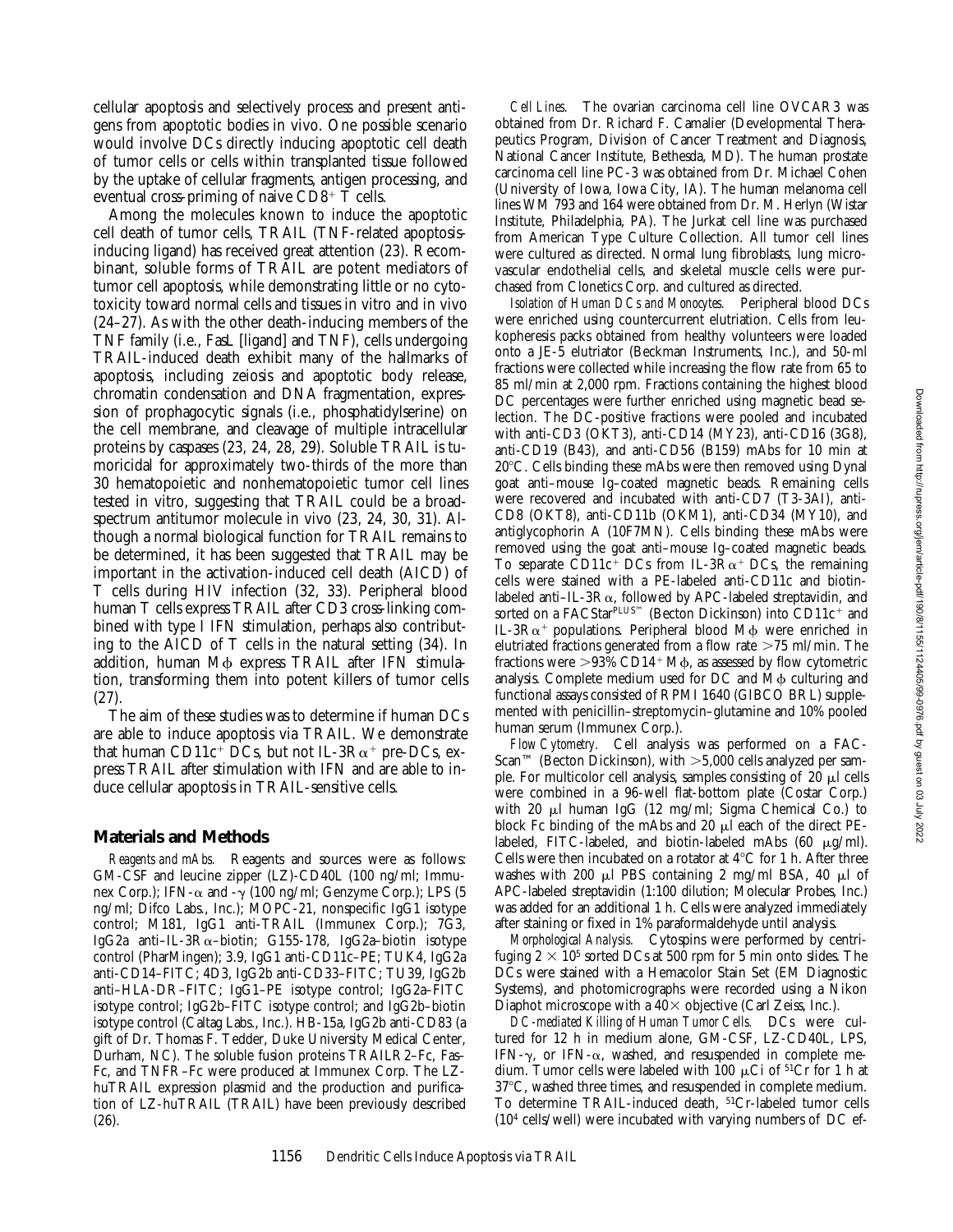Downloaded from http://tupress.org/jem/article-pdf/190/8/1155/1124405/99-0976.pdf by guest on 03 July 2022 Downloaded from http://rupress.org/jem/article-pdf/190/8/1155/1124405/99-0976.pdf by guest on 03 July 2022

fector cells for 8 h. As a positive control, soluble TRAIL was added to the target cells. M $\phi$  used for comparison were cultured and stimulated under conditions identical to those described for DCs. In some cultures, TRAILR2–Fc, Fas–Fc, or TNFR–Fc (20  $\mu$ g/ml) was added to the DCs 15 min before adding tumor cell targets. All cytotoxicity assays were performed in 96-well round-bottom plates, and the percent specific lysis was calculated as:  $100 \times$  (experimental cpm - spontaneous cpm)/(total cpm spontaneous cpm). Spontaneous and total 51Cr release values were determined in the presence of either medium alone or 1% NP-40, respectively. The presence of TRAILR2–Fc, Fas–Fc, or TNFR–Fc during the assay had no effect on the level of spontaneous release by the target cells. Apoptotic cell death of tumor cells was measured by flow cytometry using FITC-conjugated annexin V and propidium iodide (apoptosis detection kit; R & D Systems, Inc.) as per the manufacturer's protocol. Light scatter characteristics were used to distinguish the tumor cells from the DCs.

*Reverse Transcriptase–PCR.* Total RNA was isolated from DCs with TRIzol reagent (Life Technologies) as per the manufacturer's instructions. RNA samples (1  $\mu$ g each) were tested for DNA contamination by 30 cycles of PCR with human  $\beta$ -actin primers. After it was shown that there was no DNA contamination, cDNA synthesis was performed using an RNA PCR kit (Perkin-Elmer Corp.) with the supplied oligo  $d(T)_{16}$  primer. Reverse transcription was performed using a thermal program of  $25^{\circ}$ C for 10 min,  $42^{\circ}$ C for 30 min, and  $95^{\circ}$ C for 5 min. PCR reactions were performed using the following primers: human  $\beta$ -actin (forward: 5'-GAAACTACCTTCAACTCCATC-3', reverse: 5'-CGAGGCCAGGATGGAGCCGCC-3'); and human TRAIL (forward: 5'-CAACTCCGTCAGCTCGTTA-GAAAG-3', reverse: 5'-TTAGACCAACAACTATTTCTAG-CACT-3'), giving products of 219 and 443 bp, respectively.  $\beta$ -actin PCR cycle conditions were 95°C for 45 s, 55°C for 1 min, and  $72^{\circ}$ C for 45 s for 30 cycles. TRAIL cycle conditions were 95°C for 45 s, 55°C for 45 s, and 72°C for 45 s for 30 cycles. Samples were resolved on a 2% agarose gel and visualized with ethidium bromide.

### **Results**

*Characterization of Blood DC Subsets.* The enriched "bulk" DCs comprised two distinct subsets distinguishable by the surface expression of CD11c and IL-3R $\alpha$  (Fig. 1 A). The ratio of these two cell populations varied by donor, with some donors demonstrating as high as  $70\%$  CD11 $c^+$  DCs and 30% IL-3 $R\alpha$ <sup>+</sup> pre-DCs, whereas others demonstrated the reverse percentages. Neither CD11c<sup>+</sup> DCs nor IL-3R $\alpha$ <sup>+</sup> pre-DCs expressed CD14, but they did differentially express CD33 and HLA-DR. After 12 h of culture in complete medium, the levels of CD11c and CD33 remained relatively constant, whereas CD83 expression was detected on the majority ( $>90\%$ ) of CD11c<sup>+</sup> DCs (Fig. 1 B). In contrast, the IL-3 $R\alpha^+$  pre-DCs expressed lower levels of CD33 and HLA-DR and failed to express CD83 after 12-h incubation under identical conditions (Fig. 1, A and B). Distinct morphological differences were also observed between the two DC subsets. The  $CD11c^+$  DCs exhibited a characteristic multilobulated nucleus, in contrast to the IL-3 $R\alpha^+$  pre-DCs, which displayed an immature appearance consisting of an oval nucleus (Fig. 2, A and B). Highly pure  $CD11c^+$ DCs and IL-3 $R\alpha$ <sup>+</sup> pre-DCs were rapidly obtained using this method for functional analysis of TRAIL.

*IFN-stimulated DCs Kill Tumor Cells via a TRAIL-dependent Mechanism.* Previous reports have demonstrated that a variety of lymphoid and myeloid cells (T cells, NK cells,  $M\phi$ ) can express TRAIL and kill TRAIL-sensitive target cells under certain circumstances (27, 34, 35). To determine if DCs also exhibit tumoricidal activity, unsorted



**Figure 1.** Surface phenotype of freshly isolated CD11c<sup>+</sup> and isolated  $\overrightarrow{CD}11c^+$ IL3 $R\alpha^+$  pre-DC subsets. (A) The two blood DCs were distinguishable based on CD11c and IL- $\overline{3R\alpha}$  expression as determined by multicolor flow cytometry. The  $CD11c^{+}$  and IL-3 $R\alpha^+$  pre-DCs were compared with M<sub>p</sub> for CD14, CD33, and HLA-DR expression. Filled histograms represent staining with specific antibody; open histograms represent isotype-matched controls. (B)  $CD11c^+$  DCs, but not IL-3R $\alpha^+$ pre-DCs, express CD83 after 12-h incubation in complete medium. Histograms and contour plots represent  $10<sup>4</sup>$  gated DCs, and viability was  $>95\%$  as assessed by propidium iodide exclusion.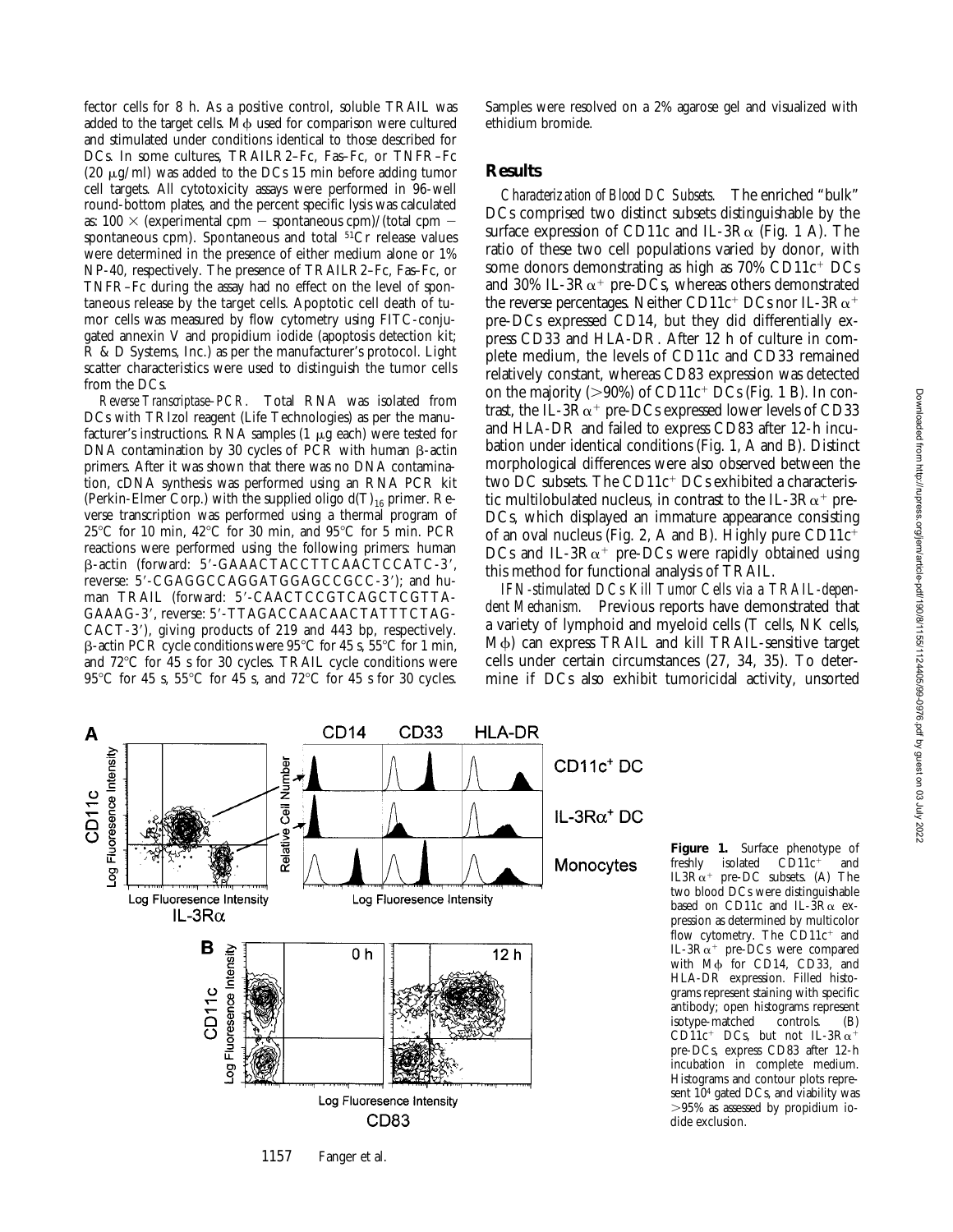

**Figure 2.** Blood CD11c<sup>+</sup> DCs and IL-3R $\alpha$ <sup>+</sup> pre-DCs exhibit distinct morphological differences. Wright-Giemsa staining of freshly sorted CD11c<sup>+</sup> DCs (A) and IL-3R $\alpha$ <sup>+</sup> pre-DCs (B). Photomicrographs were captured at a magnification of 40.

"bulk" DCs were cultured for 12 h with IFN- $\gamma$ , IFN- $\alpha$ , GM-CSF, CD40L, or LPS and cultured for an additional 8 h in the presence of the TRAIL-sensitive human tumor cell lines OVCAR3, an ovarian carcinoma cell line, and WM 793, a melanoma cell line, at a 50:1 DC/target ratio. Whereas unstimulated, GM-CSF-, CD40L-, and LPSstimulated DCs demonstrated little or no tumoricidal activity toward the tumor cell targets, DCs stimulated with IFN- $\gamma$  or - $\alpha$  were potent killers of each of these tumor cells (Fig. 3). The cytotoxic activity of unstimulated, IFN- $\gamma$ -, and IFN- $\alpha$ -stimulated M $\phi$  is presented for comparison. This cytotoxic activity was seen with IFN-stimulated DCs from multiple donors and with other TRAIL-sensitive tumor cells but not with the TRAIL-resistant melanoma cell line WM 164 or several normal primary cell types (Table I). No cytotoxic effect was observed when normal human lung fibroblasts, microvascular endothelial cells, or skeletal muscle cells were used as targets.

 $CD11c^{+}$  *DCs, but Not IL-3Ra<sup>+</sup> Pre-DCs, Exhibit TRAIL-dependent Tumoricidal Activity.* Once it was determined that bulk DCs can kill TRAIL-sensitive tumor cell targets, we examined the tumoricidal activity of the CD11c<sup>+</sup> DC and IL-3R $\alpha$ <sup>+</sup> pre-DC subsets. Sorting the bulk DCs into these subsets revealed that nearly all of the cytotoxic activity of the IFN- $\gamma$ -stimulated DCs (Fig. 3) was attributable to the  $CD11c^+$  DC subset (Fig. 4). Furthermore, the observed tumoricidal activity was dependent upon the number of IFN- $\gamma$ -stimulated DCs, as decreasing the E/T ratio decreased the amount of target cell death. The tumoricidal activity of the IFN- $\gamma$ -stimulated CD11c<sup>+</sup> DCs was nearly equivalent to that of IFN- $\gamma$ -stimulated M $\phi$ . Similar results were observed with IFN- $\alpha$ -stimulated  $DCs$  and  $M\phi$  (data not shown). To confirm that the observed cytotoxicity of the  $CD11c^+$  DCs was specific to TRAIL and not other apoptosis-inducing molecules (i.e., FasL and TNF), IFN- $\gamma$ -stimulated CD11c<sup>+</sup> DCs were treated with recombinant soluble receptors for TRAIL (TRAILR2–Fc), Fas (Fas–Fc), or TNF (TNFR–Fc) before incubation with the tumor cell targets. Pretreating the IFN- $\gamma$ -stimulated CD11c<sup>+</sup> DCs with TRAILR2–Fc reduced target cell death to control (unstimulated DC effector cells) levels, whereas Fas–Fc or TNFR–Fc did not alter the cytolytic ability of the IFN- $\gamma$ -stimulated DCs (Fig. 5). These results demonstrate that the TRAIL expressed on the  $CD11c^+$  DCs induces the killing of TRAIL-sensitive targets.

*IFN-stimulated CD11c*1 *DCs Induce Apoptotic Cell Death of Tumor Cells.* The results presented in Figs. 3–5 clearly demonstrate that IFN-stimulated  $CD11c^+$  DCs kill tumor cells via a TRAIL-dependent mechanism. However, these experiments only measure the release of <sup>51</sup>Cr-labeled intracellular proteins into the culture supernatant, which is an event that can occur with either necrotic or apoptotic cell death. Previous reports have shown that TRAIL induces apoptotic death, as measured by DNA fragmentation, caspase activation, and annexin V binding (23, 24, 28). Thus, to demonstrate that the TRAIL-expressing  $CD11c^+$ DCs were inducing the apoptotic cell death of the target tumor cells, the binding of FITC-conjugated annexin V to the tumor cells was measured (36, 37). Light scatter characteristics were used to distinguish the tumor cells from the DCs, such that only the tumor cells were counted in the analysis. After 8-h incubation, only those tumor cells incubated with soluble TRAIL or IFN-stimulated DCs (E/T ratio, 4:1) were positive for annexin V binding (Fig.  $6$ ). This apoptosis-inducing, tumoricidal activity of the IFNstimulated DCs was seen with DCs from multiple donors and with other tumor cell targets (data not shown). These results demonstrate that TRAIL-expressing human DCs can kill TRAIL-sensitive tumor cells by inducing apoptosis.

*IFN Stimulation Upregulates TRAIL Expression on the*  $CD11c^{+}$  *DCs*. The results obtained thus far functionally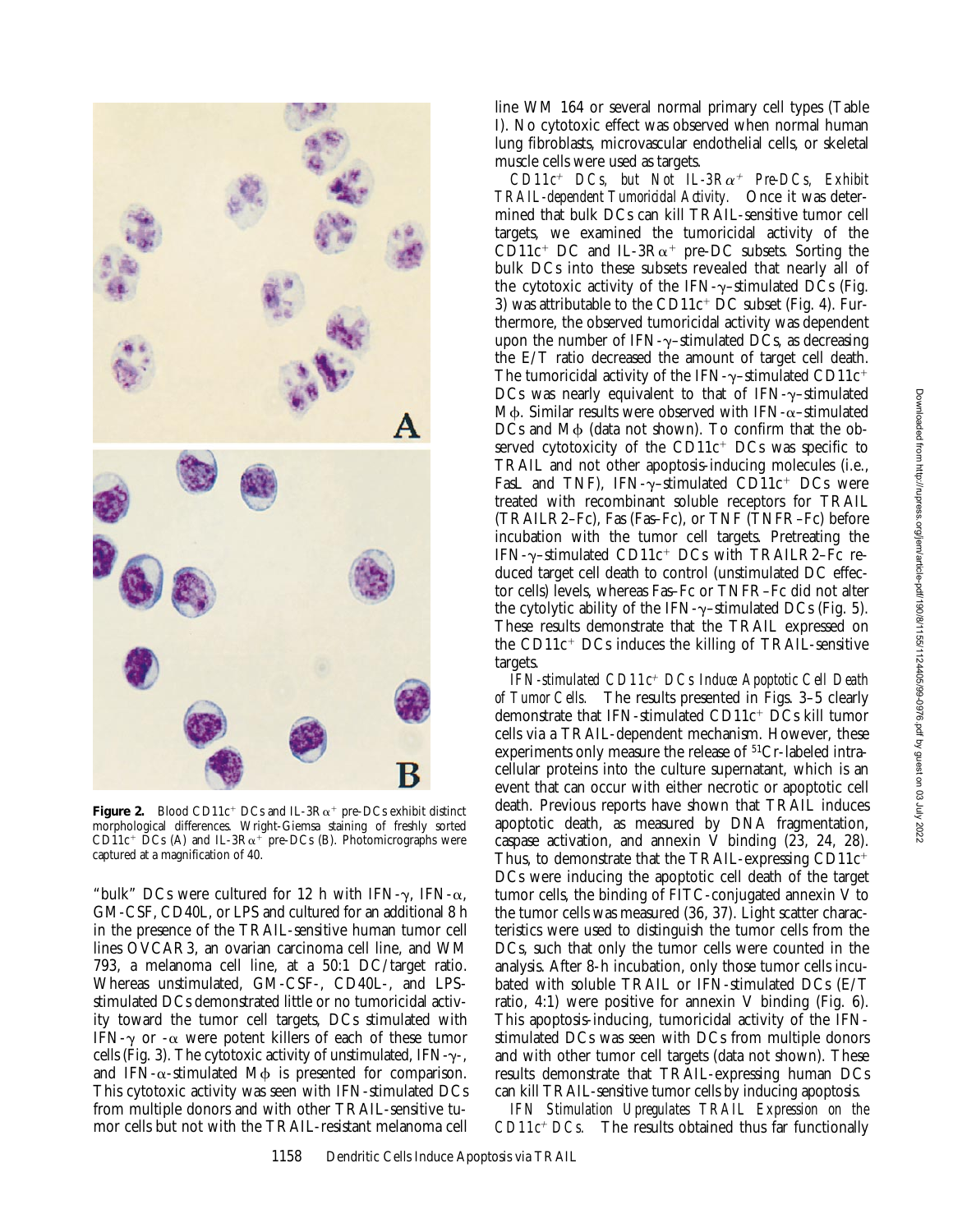| Target cell                    | No.<br>donors<br>tested | $CD11c+DCs*$  |               |                |                |                    |
|--------------------------------|-------------------------|---------------|---------------|----------------|----------------|--------------------|
|                                |                         | Unstimulated  | GM-CSF        | IFN- $\gamma$  | IFN- $\alpha$  | TRAIL <sup>‡</sup> |
| Jurkat (T cell lymphoma)       | $\boldsymbol{2}$        | $0.2 \pm 0.1$ | $4.3 \pm 0.8$ | $33.4 \pm 2.6$ | $23.0 \pm 2.1$ | $35.9 \pm 2.5$     |
| OVCAR3 (ovarian carcinoma)     | 4                       | $4.6 \pm 1.3$ | $5.4 \pm 1.3$ | $47.3 \pm 4.7$ | $38.7 \pm 3.1$ | $59.2 \pm 2.0$     |
| PC-3 (prostate carcinoma)      | 3                       | $5.5 \pm 1.4$ | $4.8 \pm 0.9$ | $49.1 \pm 4.2$ | $33.7 \pm 2.0$ | $68.3 \pm 1.9$     |
| WM 164 (melanoma)              | $\mathbf{2}$            | $0.4 \pm 0.1$ | $1.5 \pm 0.7$ | $3.4 \pm 1.1$  | $1.7 \pm 0.6$  | $1.7 \pm 1.2$      |
| WM 793 (melanoma)              | 3                       | $6.2 \pm 2.6$ | $6.4 \pm 0.9$ | $42.3 \pm 3.9$ | $38.6 \pm 2.7$ | $55.2 \pm 2.8$     |
| Normal lung fibroblasts        | $\overline{c}$          | $1.0 \pm 0.2$ | $1.2 \pm 0.7$ | $2.9 \pm 1.3$  | $2.4 \pm 0.6$  | $1.1 \pm 0.2$      |
| Lung microvascular endothelium | 2                       | $1.0 \pm 0.4$ | $0.6 \pm 0.3$ | $0.1 \pm 0.1$  | $1.1 \pm 0.5$  | $3.6 \pm 1.0$      |
| Skeletal muscle cells          | 2                       | $2.1 \pm 0.4$ | $1.4 \pm 1.2$ | $2.4 \pm 0.9$  | $1.6 \pm 1.1$  | $3.9 \pm 0.7$      |

**Table I.** *Tumoricidal Activity of Cytokine-stimulated CD11c<sup>+</sup> DCs* 

Means were calculated from experiments performed with sorted CD11 $c<sup>+</sup>$ DCs from the indicated numbers of donors.

\*Mean percent specific lysis ( $\pm$ SD) at 50:1 DC/target cell ratio.

<sup>‡</sup>Mean percent specific lysis ( $\pm$ SD) with 1 µg/ml soluble TRAIL.

describe the tumoricidal activity of IFN-stimulated CD11 $c^+$ DCs to be via a TRAIL-dependent mechanism. However, we wanted to correlate this functional activity with TRAIL protein expressed on the surfaces of these cells. Thus, DCs were cultured in medium or stimulated with GM-CSF or IFN- $\gamma$  for 12 h and then analyzed for TRAIL expression using flow cytometry. Whereas  $M\phi$  express significant levels of TRAIL on their surfaces after stimulation with  $IFN-\gamma$ (27), lower levels of TRAIL expression were detected on CD11c<sup>+</sup> DCs after IFN- $\gamma$  stimulation (Fig. 7 A). TRAIL was undetectable on unstimulated or GM-CSF–stimulated  $CD11c^+$  DCs (Fig. 7 A), as well as on cells stimulated with CD40L or LPS (data not shown). In contrast, TRAIL was not detected on the unstimulated or cytokine-stimulated IL-3 $R\alpha^+$  pre-DCs. Analysis of the IFN- $\gamma$ -stimulated  $CD11c^+$  DCs by reverse transcriptase (RT)-PCR revealed that TRAIL mRNA levels increased during the culture period as compared with unstimulated or GM-CSF–stimulated  $CD11c^+$  DCs (Fig. 7 B). Conversely, whereas TRAIL mRNA was detected in unstimulated IL-3R $\alpha^+$  pre-DCs,



### **Discussion**

The data presented here demonstrate that human blood DCs express the apoptosis-inducing molecule TRAIL after stimulation with either IFN- $\gamma$  or IFN- $\alpha$  and acquire the ability to kill TRAIL-sensitive target cells. The TRAILspecific activity was restricted to  $CD11c^+$  DCs and correlated with the increased levels of TRAIL mRNA and protein after IFN- $\gamma$  stimulation. The low number ( $< 8 \times 10^6$ ) of blood  $CD11c^+$  DCs obtained after enrichment from each donor restricted our ability to examine TRAIL expression and cytotoxicity after stimulation with the various cytokines. The 12-h stimulation time used in these studies was based on previous studies where TRAIL was maximally expressed on monocytes (27). Although the TRAIL surface expression was lower in comparison to that on IFN- $\gamma$ –stimulated human M $\phi$ , the IFN-stimulated CD11c<sup>+</sup>



Figure 3. Cytolytic activity by human DCs after stimulation. Bulk DCs were incubated for 12 h in the absence (Unstim.) or presence of CD40L, GM-CSF, LPS, IFN- $\alpha$ , or IFN- $\gamma$  and then cultured for 8 h with 51Cr-labeled OVCAR3 or WM 793 target cells at an E/T ratio of 50:1. As a positive control, soluble TRAIL was added to target cells at  $1 \mu g/ml$ . For comparison, the cytolytic activity of unstimulated (Unstim.), IFN- $\alpha$ –, or IFN- $\gamma$ –stimulated human monocytes at 50:1 E/T is also included. Data represent the mean of triplicate wells, and experiments were repeated at least three times with similar results. SD bars were omitted from the graphs but were  $<$ 10% of the value of all points.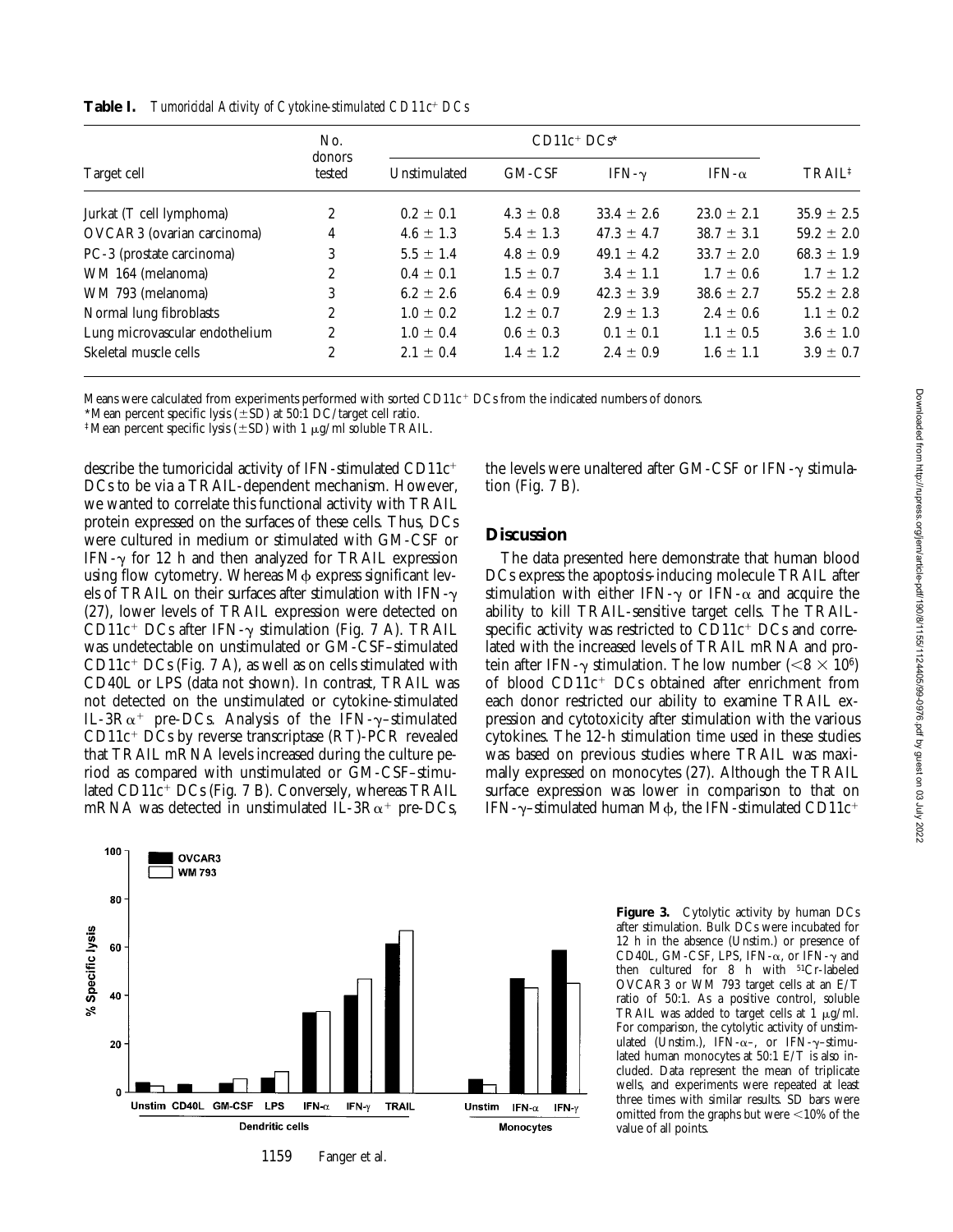

**Figure 4.** TRAIL-mediated tumoricidal activity of blood DCs is restricted to CD11c<sup>+</sup> DCs. CD11c<sup>+</sup> DCs, IL-3R $\alpha$ <sup>+</sup> pre-DCs, and M $\phi$  were incubated for 12 h in the absence or presence of GM-CSF or IFN- $\gamma$  and then cultured for 8 h with <sup>51</sup>Cr-labeled OVCAR3 (A–C) or PC-3 (D–F) target cells at the indicated E/T ratios. As a positive control, soluble TRAIL was added to the target cells at the indicated concentrations. Data represent the mean of triplicate wells, and experiments were repeated at least three times with similar results. SD bars were omitted from the graphs but were ,10% of the value of all points.

DCs were able to mediate apoptosis with comparable efficiency, suggesting that even low levels of membrane-bound TRAIL result in potent tumoricidal activity. Moreover, the cytotoxic activity of the IFN- $\gamma$ -stimulated CD11c<sup>+</sup> DCs was completely inhibited by soluble TRAILR2–Fc and not by Fas–Fc or TNFR–Fc. These blocking studies provide additional evidence that the cellular apoptosis elicited by the IFN-stimulated  $CD11c^+$  DCs is a TRAIL-specific phenomenon.

In contrast to the CD11c<sup>+</sup> DCs, IFN-stimulated IL- $3R\alpha^+$  pre-DCs did not demonstrate significant cytotoxic activity against the same TRAIL-sensitive targets. We elected to positively select for IL-3 $R\alpha^+$  pre-DCs by sorting with an anti–IL-3R mAb, as this appears not to alter the functional capacity of these cells (10). We cannot rule out the possibility, however, that IL-3R triggering by the anti–IL-3R mAb did, in part, enhance cell viability. We routinely observed  $>90\%$  cell viability of the IL-3R $\alpha^+$ pre-DCs for prolonged periods (up to 20 h) when cultured in the presence of human serum. This is significantly longer than previous reports, where IL-3 $R\alpha^+$  pre-DCs cultured in the presence of FBS underwent rapid cell death (9). Thus, the lack of IL-3 $R\alpha^+$  pre-DC cytotoxicity in this study was not due to poor viability.

It is interesting that these two blood DCs respond differ-

ently with regard to induced TRAIL expression and TRAIL-mediated death. Previous reports have demonstrated that these two DC subsets differ with regard to phagocytic capacity, T cell stimulation capacity, and cell surface phenotype before and after stimulation (9, 10; Fanger, N.A., unpublished observations). The differential expression of TRAIL after IFN- $\gamma$  stimulation suggests further that these two DC subsets have different roles in directing antitumor responses via TRAIL. It is possible, however, that the IL-3 $R\alpha^+$  pre-DCs are able to express TRAIL upon further maturation/differentiation or with stimuli not examined in this study. It has been shown that when IL- $3R\alpha^+$  pre-DCs are cultured with IL-3  $\pm$  GM-CSF and CD40L, a phenotypically and functionally different cell results by selective proliferation and death (9). Ongoing studies will determine whether these more mature/differentiated IL-3 $R\alpha$ <sup>+</sup> pre-DCs can express TRAIL after IFN activation or other stimuli.

The melanoma cell line WM 164 and normal primary cells were resistant to both TRAIL-mediated apoptosis and TRAIL-expressing DCs, even though they express one and both of the apoptosis-inducing TRAIL receptors (TRAILR1 and -R2), respectively (29; Griffith, T.S., unpublished observation). The mechanism(s) that regulate sensitivity and resistance to TRAIL-induced apoptosis re-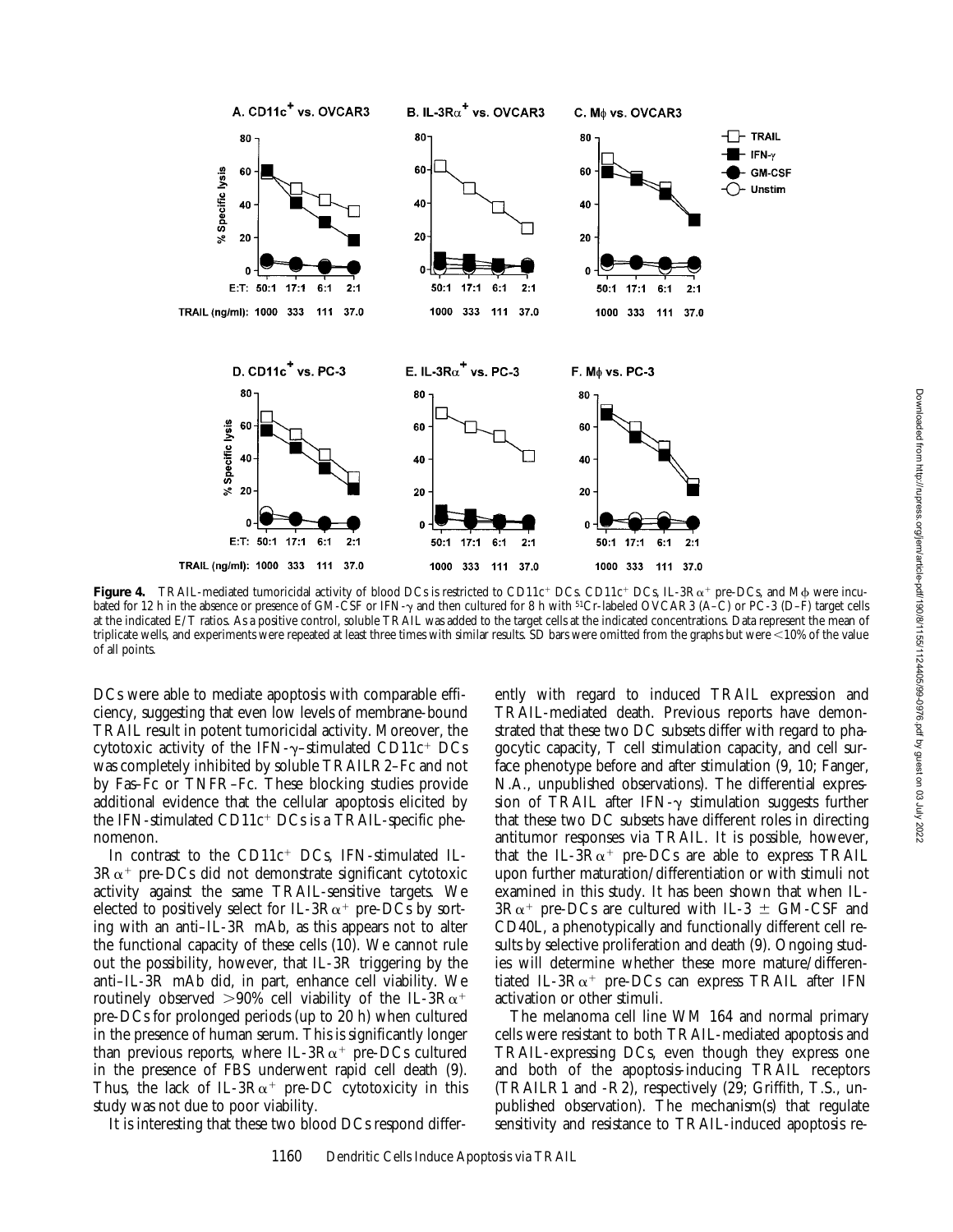

Figure 5. Specificity of CD11c<sup>+</sup> DC cytolytic activity is restricted to TRAIL. Inclusion of the fusion protein TRAILR2–Fc  $(20 \mu g/ml)$ , but not Fas–Fc (20  $\mu$ g/ml) or TNFR–Fc (20  $\mu$ g/ml), to 12-h IFN- $\gamma$ –stimulated CD11 $c^+$  DCs inhibited killing of WM 793 (A) or PC-3 (B) tumor cell targets. Data points represent the mean of triplicate wells, and experiments were repeated at least three times with similar results. For clarity, SD bars were omitted from the graphs but were  $<$ 10% of the value of all points.  $\circ$ , unstimulated;  $\blacksquare$ , IFN- $\gamma$ ;  $\blacklozenge$ , IFN- $\gamma$  + TR2–Fc;  $\triangle$ , IFN- $\gamma$  + Fas–Fc;  $\nabla$ , IFN- $\gamma$  + TNFR–Fc.

main unclear. It was initially hypothesized that the expression of the non–death-inducing, or "decoy," TRAIL receptors (TRAILR3 and -R4) were responsible for resistance to TRAIL (38–40). However, we have examined the expression of the four TRAIL receptors at both the mRNA and protein level in a variety of human tumor cell lines and found there to be no correlation between decoy receptor expression and TRAIL sensitivity/resistance (24, 29). Likewise, additional studies have failed to clearly show a link between decoy receptor expression and resistance (41, 42). Thus, it is unlikely that the decoy receptor hypothesis is the sole explanation for resistance to TRAILinduced apoptosis. One component of the cell death machinery that appears to play a role in determining sensitivity and resistance to TRAIL is FLICE (Fas-associated death



**Figure 6.** Tumor cell targets undergo apoptotic cell death when cultured with IFN-stimulated DCs as determined by phosphatidylserine externalization. OVCAR3 tumor cells were cultured for 8 h in complete medium alone or in the presence of LZ-TRAIL  $(1 \mu g)$ ml), unstimulated DCs, or cytokine (GM-CSF, IFN- $\gamma$ , or IFN- $\alpha$ [100 ng/ml for 12 h])-stimulated DCs (E/T ratio 4:1). Cells were then stained with FITC–annexin V and analyzed by flow cytometry. The percentage of FITC– annexin V–positive tumor cells is indicated for each condition. Histograms represent 104 gated tumor cells. Similar results were seen with DCs from three other donors.

1161 Fanger et al.



**Figure 7.** TRAIL expression on IFN-stimulated human CD11c<sup>+</sup> DCs and M $\phi$  but not IL-3R $\alpha$ <sup>+</sup> pre-DCs. (A) Flow cytometric analysis of TRAIL protein expression.  $\overrightarrow{DCs}$  and  $M\phi$  were incubated for 12 h in the absence or presence of IFN- $\gamma$  or GM-CSF and then analyzed for TRAIL expression. Open histograms represent staining by the FITC-labeled M181 (anti-TRAIL mAb); filled histograms represent staining by the FITC-labeled isotype control. Histograms represent 104 gated cells in all conditions. (B)  $\angle RT$ -PCR analysis of TRAIL mRNA levels in CD11 $c^+$ and IL-3R $\alpha^+$  pre-DCs. Sorted CD11c<sup>+</sup> and IL-3R $\alpha^+$  pre-DCs were incubated for 12 h in the absence or presence of IFN- $\gamma$  or GM-CSF. b-actin was used as a control over the same time period.

domain–like IL-1b–converting enzyme)-inhibitory protein (FLIP). It is believed that FLIP prevents the binding of caspase-8 to the death domain of cross-linked death receptor, inhibiting any downstream apoptotic signaling events. Intracellular levels of FLIP are high in the TRAIL-resistant melanoma WM 164 and in the normal cells used in this study (24; Griffith, T.S., unpublished observations). High FLIP levels have also been shown to correlate with resistance to Fas-mediated apoptosis in naive peripheral T cells (43, 44). Although FLIP may have a protective function in these cells, it is likely to be one of several intracellular proteins that cooperate with other proteins (both intracellular and at the cell surface) to regulate sensitivity to TRAILinduced death.

The tumoricidal activity reported here suggests that  $CD11c^+$  DCs may be one of several cells responsible for the active killing and removal of spontaneously arising tumors in the body. To date, NK cells, M $\phi$ , T cells, and now DCs have been shown to express TRAIL under certain conditions, providing tumoricidal capability to a variety of effector cells that patrol the body (27, 34, 35). Whereas all these cell types may employ TRAIL to induce cell death outright, DCs may use TRAIL to generate apoptotic bodies for subsequent uptake, processing, and presentation of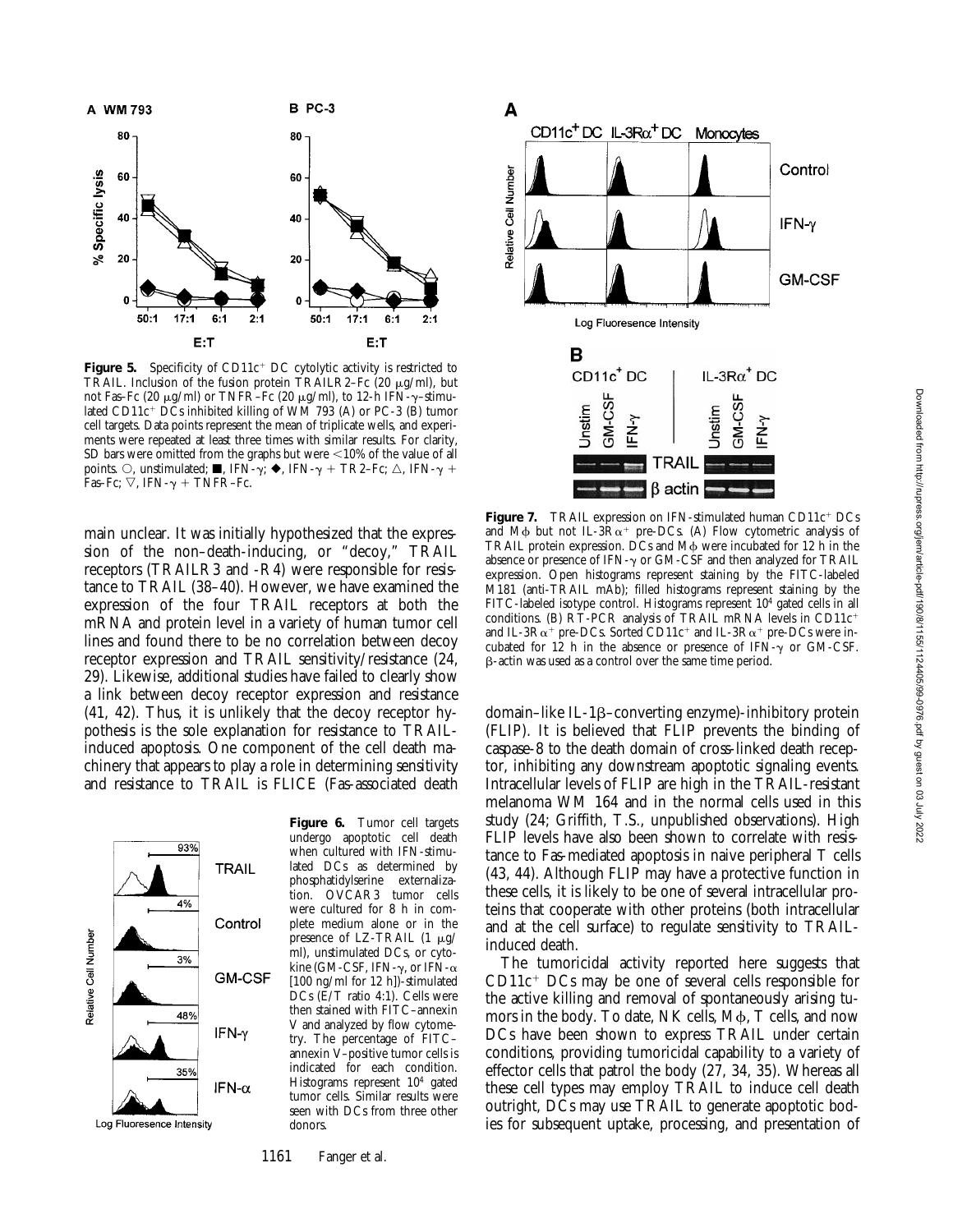target cell antigens to  $CD8<sup>+</sup>$  T cells, resulting in a stimulatory (i.e., CTL) or tolerogenic response. Indeed, several reports have demonstrated that DCs engulf apoptotic bodies and present antigen derived from these cell fragments in an MHC class I–restricted fashion, resulting in CTL activity (13, 14). T cell tolerance is important in preventing the induction of autoimmunity. It can occur in the thymus, resulting in the deletion of self-reactive thymocytes before they are released into the periphery (45). Peripheral tolerance can also occur when specialized, tissue-specific antigens are encountered (17, 46, 47). In this situation, a DC presenting self-antigen may also be expressing TRAIL, or some other apoptosis-inducing molecule, which would kill the antigen-specific T cell once it came into contact with the DC. Recent studies have demonstrated that DCs can kill  $CD4+T$  cells through the expression of FasL (48, 49). Thus, the expression of TRAIL and/or FasL on DCs may

prove to be a mechanism for deleting T cells in vivo.

The data presented here also suggest that DC TRAIL expression may contribute to other physiologic and pathologic situations, such as HIV infection. DCs are one of the first cells to encounter antigen at areas of inflammation in mucous membranes (50), which are the major sites of initiation of HIV infection. After the interaction between DCs and the virus at these sites, the DCs migrate to the draining lymph nodes, where they stimulate  $CD4^+$  T cells. In the process, the T cells become infected, leading to the replication and spread of the virus (12, 51). The viral infection may also induce the production of various cytokines, such as IFN- $\gamma$  and - $\alpha$ , activating an antiviral immune response. It could be hypothesized from our results that IFN production would stimulate the DCs to express TRAIL, which could potentially kill any activated T cells in the area.

We thank Drs. David Cosman, Raymond Goodwin, David Lynch, Craig Smith, Michael Widmer, Steven Wiley, and Douglas Williams for careful reading of the manuscript, Gary Carlton for figure preparation, and Anne Aumell for editorial assistance.

Address correspondence to Dr. Thomas S. Griffith at his present address, Dept. of Urology, 428 MRC, University of Iowa, 200 Hawkins Dr., Iowa City, IA 52242-1089. Phone: 319-335-7581; Fax: 319-356-3900; E-mail: griffitht@mail.medicine.uiowa.edu

*Submitted: 9 June 1999 Revised: 18 August 1999 Accepted: 23 August 1999*

## **References**

- 1. Steinman, R.M. 1991. The dendritic cell system and its role in immunogenicity. *Annu. Rev. Immunol.* 9:271–296.
- 2. Banchereau, J., and R.M. Steinman. 1998. Dendritic cells and the control of immunity. *Nature.* 392:245–252.
- 3. O'Doherty, U., R.M. Steinman, M. Peng, P.U. Cameron, S. Gezelter, I. Kopeloff, W.J. Swiggard, M. Pope, and N. Bhardwaj. 1993. Dendritic cells freshly isolated from human blood express CD4 and mature into typical immunostimulatory dendritic cells after culture in monocyte-conditioned medium. *J. Exp. Med.* 178:1067–1076.
- 4. O'Doherty, U., M. Peng, S. Gezelter, W.J. Swiggard, M. Betjes, N. Bhardwaj, and R.M. Steinman. 1994. Human blood contains two subsets of dendritic cells, one immunologically mature and the other immature. *Immunology.* 82: 487–493.
- 5. Nijman, H.W., M.J. Kleijmeer, M.A. Ossevoort, V.M.J. Oorschot, M.P.M. Vierboom, M. van de Keur, P. Kenemans, W.M. Kast, H.J. Geuze, and C.J.M. Melief. 1995. Antigen capture and major histocompatibility class II compartments of freshly isolated and cultured human blood dendritic cells. *J. Exp. Med.* 182:163–174.
- 6. Fanger, N.A., K. Wardwell, L. Shen, T.F. Tedder, and P.M. Guyre. 1996. Type I (CD64) and type II (CD32)  $Fc\gamma$  receptor-mediated phagocytosis by human blood dendritic cells. *J. Immunol.* 157:541–548.
- 7. Fanger, N.A., D. Voigtlaender, C. Liu, S. Swink, K. Wardwell, J. Fisher, R.F. Graziano, L.C. Pfefferkorn, and P.M. Guyre. 1997. Characterization of expression, cytokine regulation, and effector function of the high affinity IgG receptor FcgRI (CD64) expressed on human blood dendritic cells. *J. Immunol.* 158:3090–3098.
- 8. Grouard, G., I. Durand, L. Filgueira, J. Banchereau, and Y.J. Liu. 1996. Dendritic cells capable of stimulating T cells in germinal centres. *Nature.* 384:364–367.
- 9. Grouard, G., M.-C. Rissoan, L. Filgueira, I. Durand, J. Banchereau, and Y.-J. Liu. 1997. The enigmatic plasmacytoid T cells develop into dendritic cells with interleukin (IL)-3 and CD40-ligand. *J. Exp. Med.* 185:1101–1111.
- 10. Olweus, J., A. BitMansour, R. Warnke, P.A. Thompson, J. Carballido, L.J. Picker, and F. Lund-Johansen. 1997. Dendritic cell ontogeny: a human dendritic cell lineage of myeloid origin. *Proc. Natl. Acad. Sci. USA.* 94:12551–12556.
- 11. Zhou, L.J., and T.F. Tedder. 1995. Human blood dendritic cells selectively express CD83, a member of the immunoglobulin superfamily. *J. Immunol.* 154:3821–3835.
- 12. Weissman, D., Y. Li, J.M. Orenstein, and A.S. Fauci. 1995. Both a precursor and a mature population of dendritic cells can bind HIV. However, only the mature population that expressed CD80 can pass infection to unstimulated CD4+  $T$ cells. *J. Immunol.* 155:4111–4117.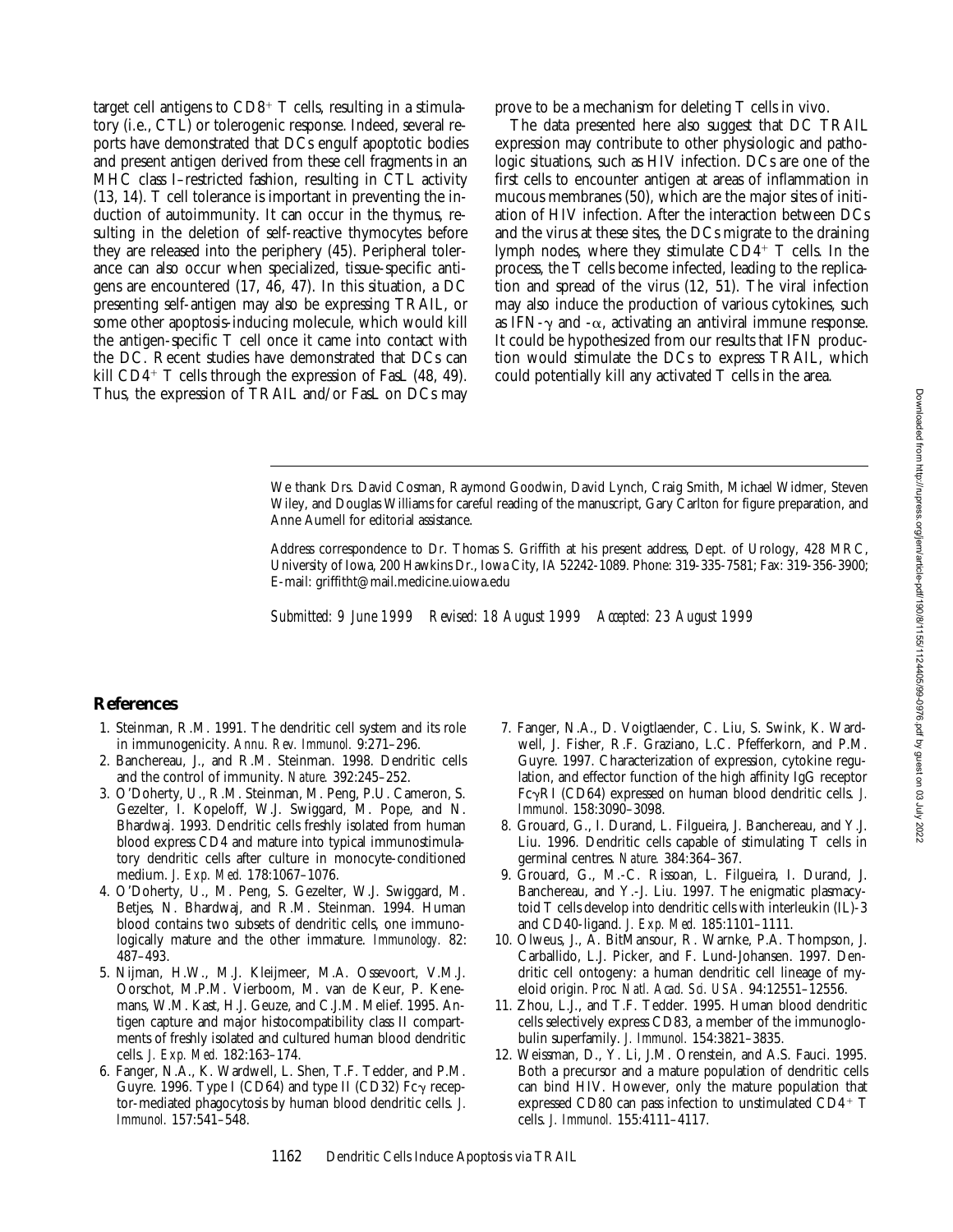- 13. Albert, M.L., B. Sauter, and N. Bhardwaj. 1998. Dendritic cells acquire antigen from apoptotic cells and induce class I-restricted CTLs. *Nature.* 392:86–89.
- 14. Albert, M.L., S.F.A. Pearce, L.M. Francisco, B. Sauter, P. Roy, R.L. Silverstein, and N. Bhardwaj. 1998. Immature dendritic cells phagocytose apoptotic cells via  $\alpha_{\nu}\beta_5$  and CD36, and cross-present antigens to cytotoxic T lymphocytes. *J. Exp. Med.* 188:1359–1368.
- 15. Bevan, M.J. 1976. Cross-priming for a secondary cytotoxic response to minor H antigens with H-2 congenic cells which do not cross-react in the cytotoxic assay. *J. Exp. Med.* 143: 1283–1288.
- 16. Huang, A.Y.C., P. Golumbek, M. Ahmadzadeh, E. Jaffee, D. Pardoll, and H. Levitsky. 1994. Role of bone marrowderived cells in presenting MHC class I-restricted tumor antigens. *Science.* 264:961–965.
- 17. Kurts, C., W.R. Heath, F.R. Carbone, J. Allison, J.F. Miller, and H. Kosaka. 1996. Constitutive class I–restricted exogenous presentation of self-antigens in vivo. *J. Exp. Med.* 184: 923–930.
- 18. Savill, J., N. Hogg, Y. Ren, and C. Hasslet. 1992. Thrombospondin cooperates with CD36 and the vitronectin receptor in macrophage recognition of neutrophils undergoing apoptosis. *J. Clin. Invest.* 90:1513–1522.
- 19. Young, J.W., and K. Inaba. 1996. Dendritic cells as adjuvants for class I major histocompatibility complex–restricted antitumor immunity. *J. Exp. Med.* 183:7–11.
- 20. Zitvogel, L., J.I. Mayordomo, T. Tjandrawan, A.B. DeLeo, M.R. Clarke, M.T. Lotze, and W.J. Storkus. 1996. Therapy of murine tumors with tumor peptide–pulsed dendritic cells: dependence on T cells, B7 costimulation, and T helper cell 1–associated cytokines. *J. Exp. Med.* 183:87–97.
- 21. Celluzzi, C.M., J.I. Mayordomo, W.J. Storkus, M.T. Lotze, and L.D. Falo, Jr. 1996. Peptide-pulsed dendritic cells induce antigen-specific CTL-mediated protective tumor immunity. *J. Exp. Med.* 183:283–287.
- 22. Paglia, P., C. Chiodoni, M. Rodolfo, and M.P. Colombo. 1996. Murine dendritic cells loaded in vitro with soluble protein prime cytotoxic T lymphocytes against tumor antigen in vivo. *J. Exp. Med.* 183:317–322.
- 23. Wiley, S.R., K. Schooley, P.J. Smolak, W.S. Din, C.-P. Huang, J.K. Nicholl, G.R. Sutherland, T. Davis Smith, C. Rauch, C.A. Smith, et al. 1995. Identification and characterization of a new member of the TNF family that induces apoptosis. *Immunity.* 3:673–682.
- 24. Griffith, T.S., W.A. Chin, G.C. Jackson, D.H. Lynch, and M.Z. Kubin. 1998. Intracellular regulation of TRAILinduced apoptosis in human melanoma cells. *J. Immunol.* 161: 2833–2840.
- 25. Schneider, P., N. Holler, J.L. Bodmer, M. Hahne, K. Frei, A. Fontana, and J. Tschopp. 1998. Conversion of membrane-bound Fas (CD95) ligand to its soluble form is associated with downregulation of its proapoptotic activity and loss of liver toxicity. *J. Exp. Med.* 187:1205–1213.
- 26. Walczak, H., R.E. Miller, B. Gliniak, K. Ariail, T.S. Griffith, M. Kubin, W. Chin, J. Jones, A. Woodward, T. Le, et al. 1999. Tumoricidal activity of TRAIL in vivo. *Nat. Med.* 5:157–163.
- 27. Griffith, T.S., S.R. Wiley, M.Z. Kubin, L.M. Sedger, C.R. Maliszewski, and N.A. Fanger. 1999. Monocyte-mediated tumoricidal activity via the tumor necrosis factor–related cytokine, TRAIL. *J. Exp. Med.* 189:1343–1353.
- 28. Pitti, R.M., S.A. Marsters, S. Ruppert, C.J. Donahue, A.

Moore, and A. Ashkenazi. 1996. Induction of apoptosis by Apo-2 ligand, a new member of the tumor necrosis factor cytokine family. *J. Biol. Chem.* 271:12687–12690.

- 29. Griffith, T.S., C.T. Rauch, P.J. Smolak, J.Y. Waugh, N. Boiani, D.H. Lynch, C.A. Smith, R.G. Goodwin, and M.Z. Kubin. 1999. Functional analysis of TRAIL receptors using monoclonal antibodies. *J. Immunol.* 162:2597–2605.
- 30. Degli-Esposti, M.A., W.C. Dougall, P.J. Smolak, J.Y. Waugh, C.A. Smith, and R.G. Goodwin. 1997. The novel receptor TRAIL-R4 induces NFkB and protects against TRAIL-mediated apoptosis, yet retains an incomplete death domain. *Immunity.* 7:813–820.
- 31. Griffith, T.S., and D.H. Lynch. 1998. TRAIL: a molecule with multiple receptors and control mechanisms. *Curr. Opin. Immunol.* 10:559–563.
- 32. Katsikis, P.D., M.E. Garcia-Ojeda, E.S. Wunderlich, C.A. Smith, H. Yagita, K. Okumura, N. Kayagaki, M. Alderson, L.A. Herzenberg, and L.A. Herzenberg. 1996. Activationinduced peripheral blood T cell apoptosis is Fas independent in HIV-infected individuals. *Int. Immunol.* 8:1311–1317.
- 33. Katsikis, P.D., M.E. Garcia-Ojeda, J.F. Torres-Roca, I.M. Tijoe, C.A. Smith, L.A. Herzenberg, and L.A. Herzenberg. 1997. Interleukin-1β converting enzyme–like protease involvement in Fas-induced and activation-induced peripheral blood T cell apoptosis in HIV infection. TNF-related apoptosis-inducing ligand can mediate activation-induced T cell death in HIV infection. *J. Exp. Med.* 186:1365–1372.
- 34. Kayagaki, N., N. Yamaguchi, M. Nakayama, H. Eto, K. Okumura, and H. Yagita. 1999. Type I interferons (IFNs) regulate tumor necrosis factor–related apoptosis-inducing ligand (TRAIL) expression on human T cells: a novel mechanism for the antitumor effects of type I IFNs. *J. Exp. Med.* 189:1451–1460.
- 35. Zamai, L., M. Ahmad, I.M. Bennett, L. Azzoni, E.S. Alnemri, and B. Perussia. 1998. Natural killer (NK) cell–mediated cytotoxicity: differential use of TRAIL and Fas ligand by immature and mature primary human NK cells. *J. Exp. Med.* 88:2375–2380.
- 36. Fadok, V.A., D.R. Voelker, P.A. Campbell, J.J. Cohen, D.L. Bratton, and P.M. Henson. 1992. Exposure of phosphatidylserine on the surface of apoptotic lymphocytes triggers specific recognition and removal by macrophages. *J. Immunol.* 148:2207–2216.
- 37. Martin, S.J., C.P. Reutelingsperger, A.J. McGahon, J.A. Rader, R.C. van Schie, D.M. LaFace, and D.R. Green. 1995. Early redistribution of plasma membrane phosphatidylserine is a general feature of apoptosis regardless of the initiating stimulus: inhibition by overexpression of Bcl-2 and Abl. *J. Exp. Med.* 182:1545–1556.
- 38. Pan, G., J. Ni, Y.-F. Wei, G.-I. Yu, R. Gentz, and V.M. Dixit. 1997. An antagonist decoy receptor and a death domain-containing receptor for TRAIL. *Science.* 277:815–818.
- 39. Sheridan, J.P., S.A. Marsters, P.M. Pitti, A. Gurney, M. Skubatch, D. Baldwin, L. Ramakrishnan, C.L. Gray, K. Baker, W.I. Wood, et al. 1997. Control of TRAIL-induced apoptosis by a family of signaling and decoy receptors. *Science.* 277: 818–821.
- 40. Marsters, S.A., J.P. Sheridan, R.M. Pitti, A. Huang, M. Skubatch, D. Baldwin, J. Yuan, A. Gurney, A.D. Goddard, P. Godowski, et al. 1997. A novel receptor for Apo2L/TRAIL contains a truncated death domain. *Curr. Biol.* 7:1003–1006.
- 41. Keane, M.M., S.A. Ettenberg, M.M. Nau, E.K. Russell, and S. Lipkowitz. 1999. Chemotherapy augments TRAIL-